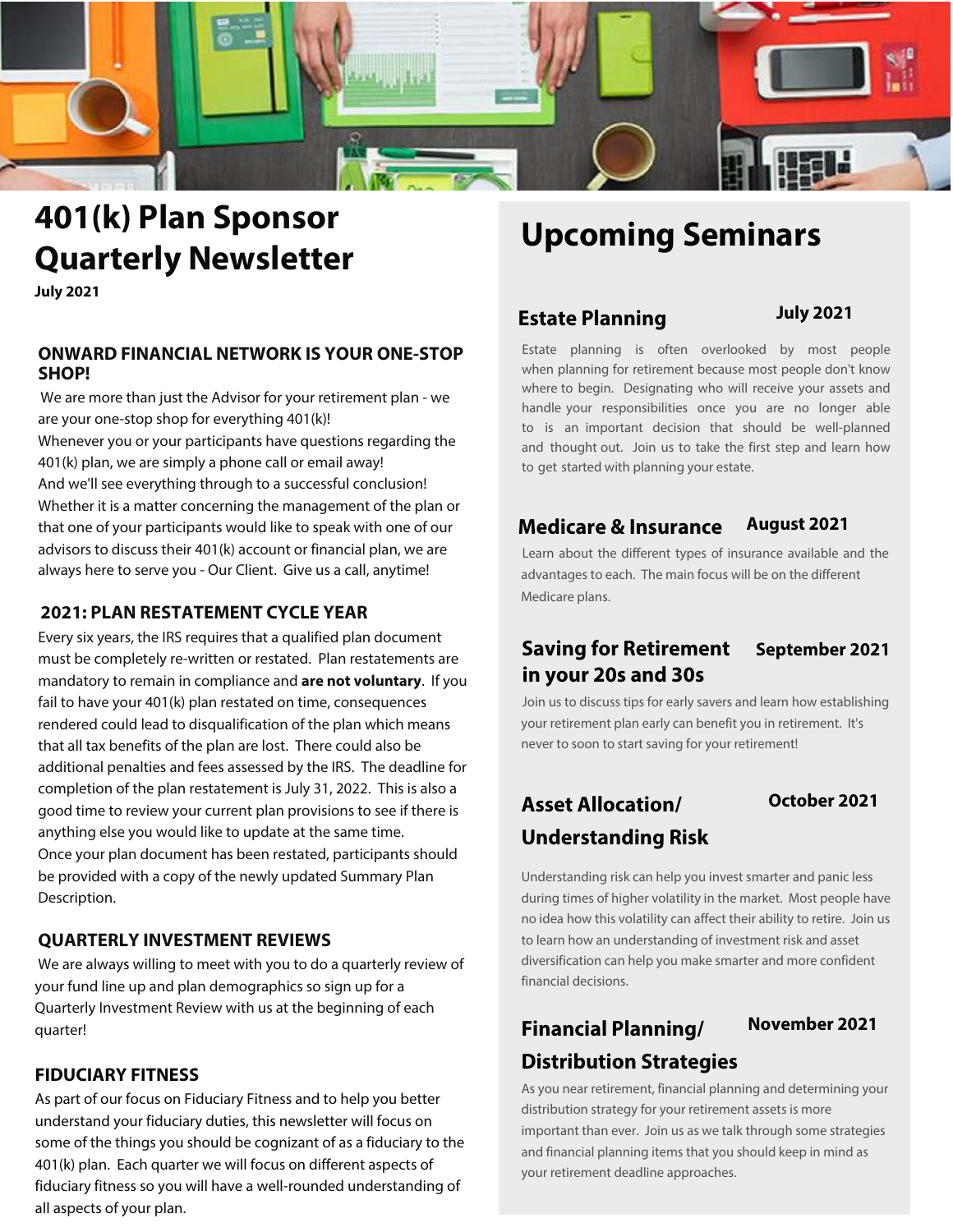#### **WHAT IS THE DEFINITION OF A FIDUCIARY?**

Each plan must have one "named" fiduciary named in or identified with a procedure prescribed in the plan document. It may be the plan sponsor, officer, board of directors, board of trustees or member of the management team or committee. If the plan document permits, this "named" fiduciary can allocate responsibilities to others.

A fiduciary is any individual or entity that has or exercises discretionary control over the management of the plan or the plan's assets. A plan may have more than one fiduciary or a single individual serving in more than one fiduciary capacity. A fiduciary is not anyone who performs ministerial functions (such as a payroll administrator) and does not have the authority to make decisions with respect to plan policies, procedures etc.

#### **FIDUCIARY DUTIES & RESPONSIBILITIES**

- Implementing plan-related decisions
- Carrying out processes and procedures regarding plan management
- Acts carried out on behalf of the plan
- Selection of provider, investments or investment manager

A fiduciary must act solely in the interest of the plan participants, their beneficiaries and alternate payees. In doing so, a fiduciary must:

- $\triangleright$  Carry out duties prudently
- $\triangleright$  Follow the terms of the plan document (unless those documents are inconsistent with ERISA
- $\triangleright$  Diversify plan assets
- $\triangleright$  Pay only fair and reasonable expenses

#### **PLAN FEES**

As part of the fiduciary duty, plan sponsors must ensure that plan fees are reasonable.

Plan fees are made up of the following:

- **INVESTMENT MANAGEMENT FEES**
- **PLAN ADMINISTRATION FEES** (Third Party Administrator)
- **ADVISOR/FINANCIAL PROFESSIONAL FEES**

ERISA Section 408(b)(2) requires covered service providers to disclose fees to plans in writing. ERISA Section 404(a)(5) requires that plan fees be disclosed to participants, which include:

 $\dots$ an explanation of administrative fees fees actually charged against participant accounts  $\dots$ individual expenses deducted from a participant's account (e.g. loan fees)

investment fee and expense information

### **BEST PRACTICES TO DETERMINE IF FEES ARE REASONABLE:**

- Determine what services are covered under the estimated fees and which are excluded
- Monitor the level and quality of the services and performance of the providers and investments to ensure the costs are reasonable and continue to meet participants' needs
- Establish a prudent process for understanding, monitoring and documenting fees

Plan fiduciaries must monitor performance routinely by means of:

- Identification of all fiduciaries, outline responsibilities, measure performance and review any complaints
- Utilization of a documented process
- $\div$  Review the plan on an annual basis

### **TRUSTEES AS FIDUCIARIES**

Plan Trustees are considered fiduciaries due to management and control of plan assets. There are two types of trustees - a **discretionary** trustee has authority and discretion for the management and control of plan assets, while a **directed** trustee is subject to the discretion of a plan fiduciary, other than that individual and is only a fiduciary to the extent of its discretion, which is generally limited.

An investment advisor is a fiduciary if the advisor meets ERISA section 3(21) requirements. The investment advisor serves as an investment expert providing investment recommendations for the plan as well as renders investment advice for a fee.

A fiduciary may rely on information provided by individuals or other entities performing ministerial functions for the plan but must exercise prudence in selecting or retaining such individual or other entities.

#### **FIDELITY BOND**

Every fiduciary and anyone who handles plan funds or property must be bonded, unless subject to an exemption. The bond must cover at least 10 percent of the plan assets or amount handled by the individual acting in a fiduciary capacity.